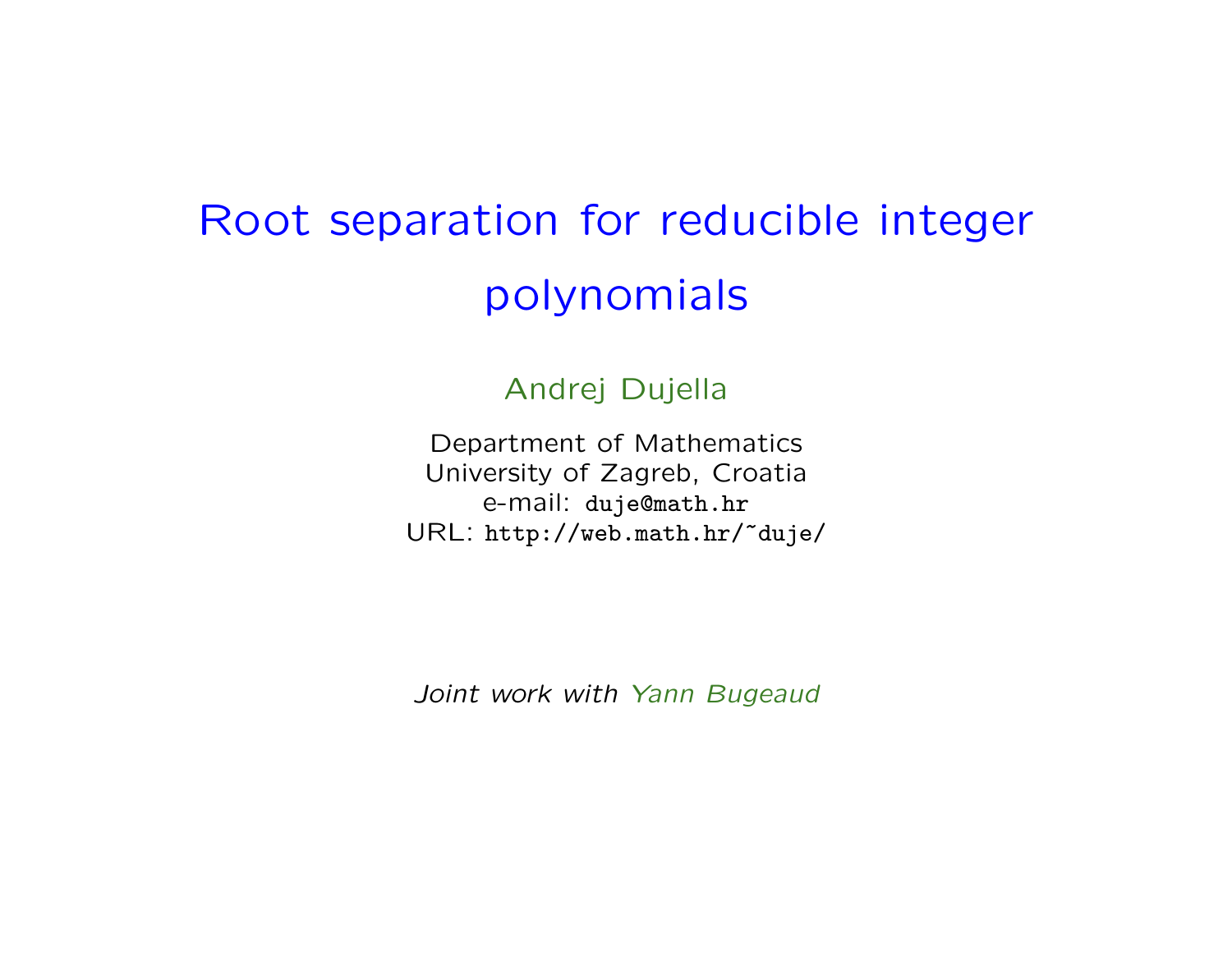**Question:** How close to each other can be two distinct roots of a polynomial *P*(*X*) with integer coefficients and degree *d*?

We compare the distance between two distinct roots of  $P(X)$  with its (naïve) height  $H(P)$ , defined as the maximum of the absolute values of its coefficients.

# **Mahler (1964):**  $|\alpha - \beta| \gg H(P)^{-d+1}$

for any distinct roots *α* and *β* of the integer polynomial  $P(X)$  of degree *d* (the constant implied by  $\gg$  is an explicit constant depending only on the degree *d*).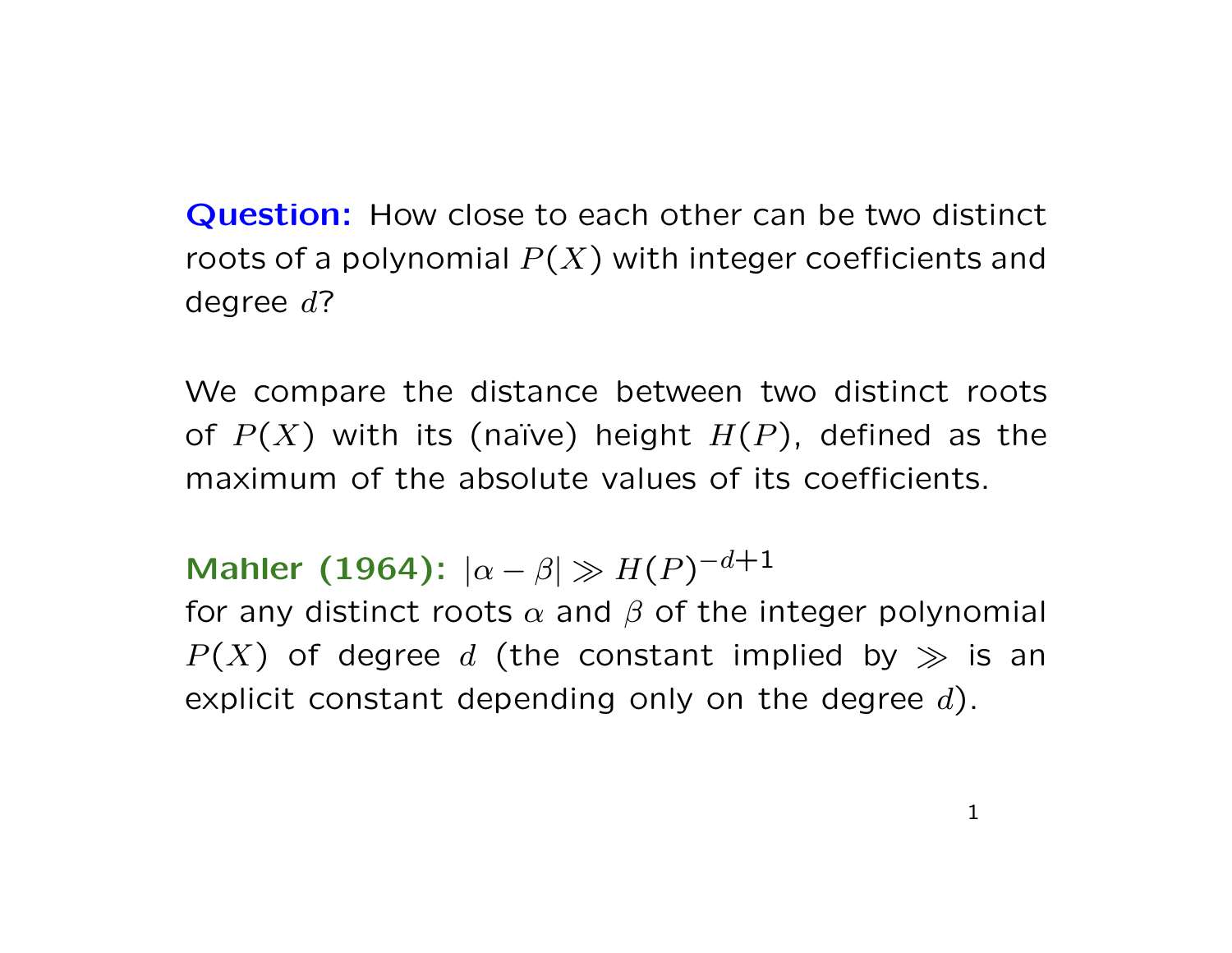For an integer polynomial  $P(x)$  of degree  $d \ge 2$  and with distinct roots  $\alpha_1, \ldots, \alpha_d$ , we set

$$
\operatorname{sep}(P) = \min_{1 \le i < j \le d} |\alpha_i - \alpha_j|
$$

and define  $e(P)$  by  $\textsf{sep}(P) = H(P)^{-e(P)}$ . For  $d \geq 2$ , we set

$$
e(d) := \limsup_{\deg(P)=d, H(P)\to +\infty} e(P),
$$

$$
e_{\text{irr}}(d) := \limsup_{\text{deg}(P)=d, H(P)\to +\infty} e(P),
$$

where the latter limsup is taken over all irreducible integer polynomials *P*(*x*) of degree *d*.

We further define  $e^*(d)$  and  $e^*_{\text{irr}}(d)$  by restricting to monic, respectively, monic irreducible integer polynomials, of degree *d*.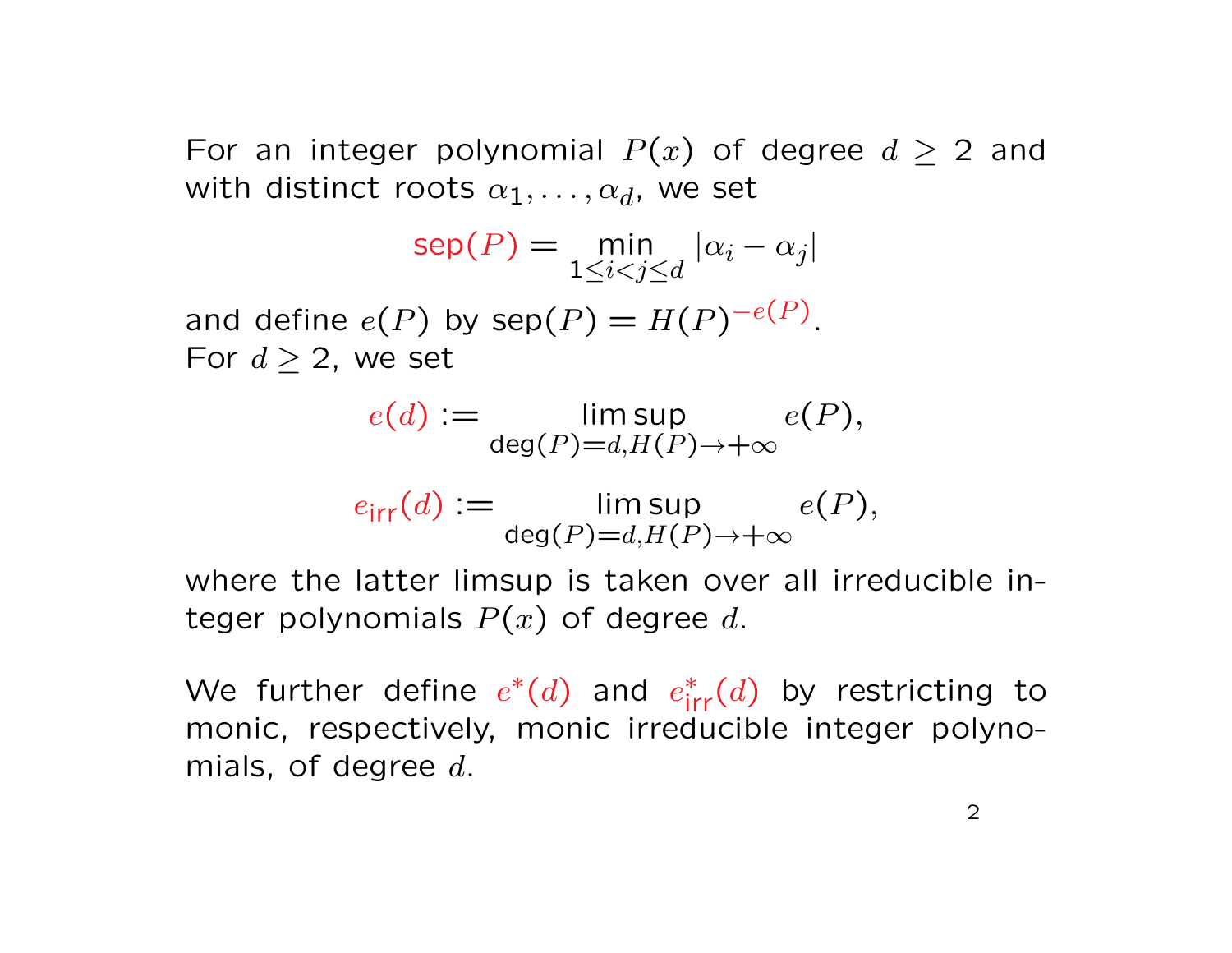Obviously:  $e(d) \geq e_{irr}(d)$  and  $e^*(d) \geq e_{irr}^*(d)$ .

**Mahler (1964):**  $e(d) \leq d - 1$  for all *d* 

Trivial results:  $e_{irr}(2) = e(2) = 1$ ,  $e^*(2) = e_{irr}^*(2) = 0$ .

 $d = 3$ Evertse (2004), Schönhage (2006):  $e_{irr}(3) = e(3) = 2$ 

**Bugeaud & Mignotte (2010):**

 $e_{\text{irr}}^*(3) = e^*(3) \geq 3/2$ (the equality here is equivalent to Hall's conjecture)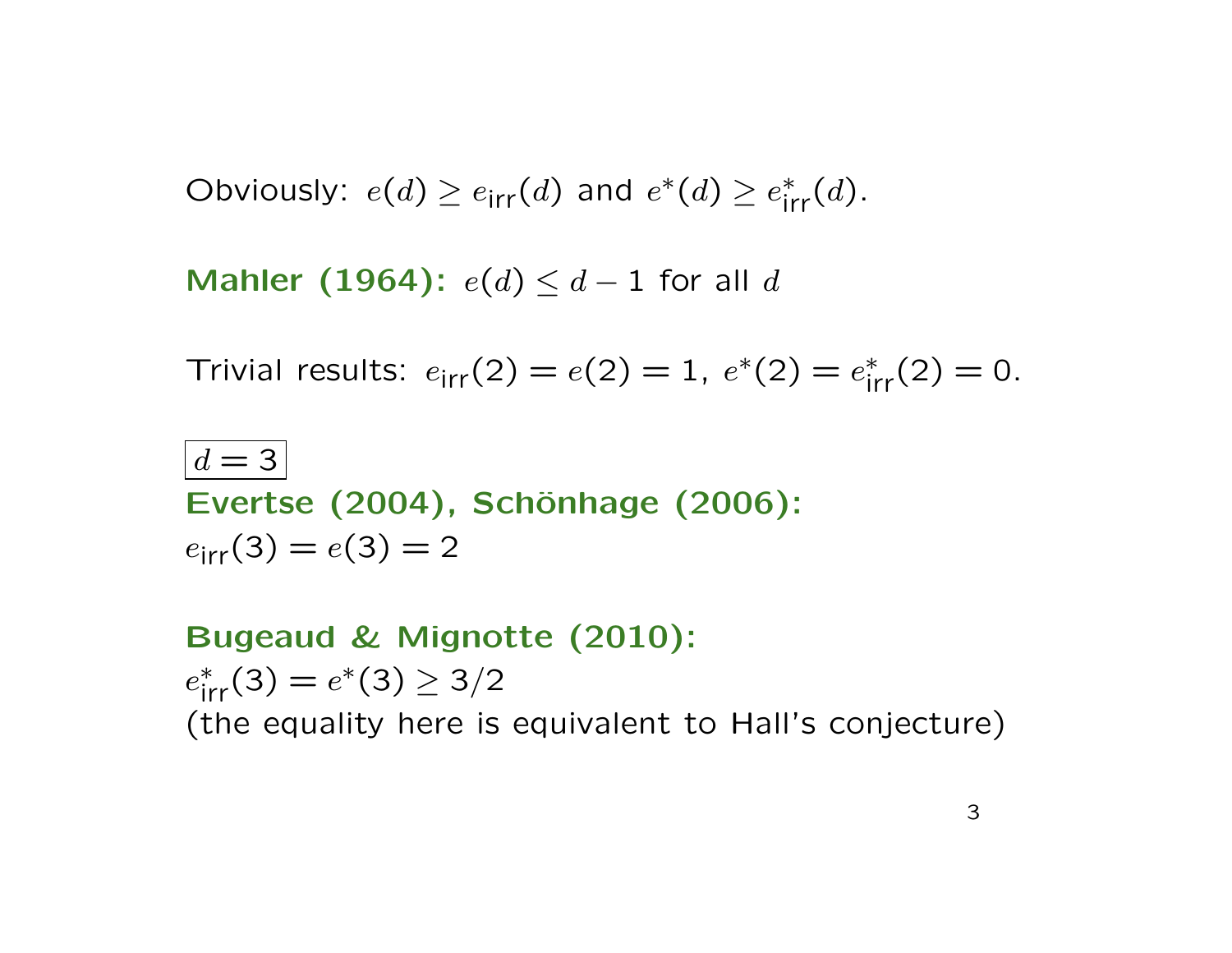$$
d=4
$$

**Bugeaud & D. (2011):**  $e_{irr}(4) \ge 13/6$ 

**Bugeaud & D. (2014):** *e*(4)  $≥ 7/3$ 

**Bugeaud & D. (2014):**  $e_{irr}^*(4) \geq 7/4$ 

**Bugeaud & Mignotte (2010):**  $e$ <sup>\*</sup>(4) ≥ 2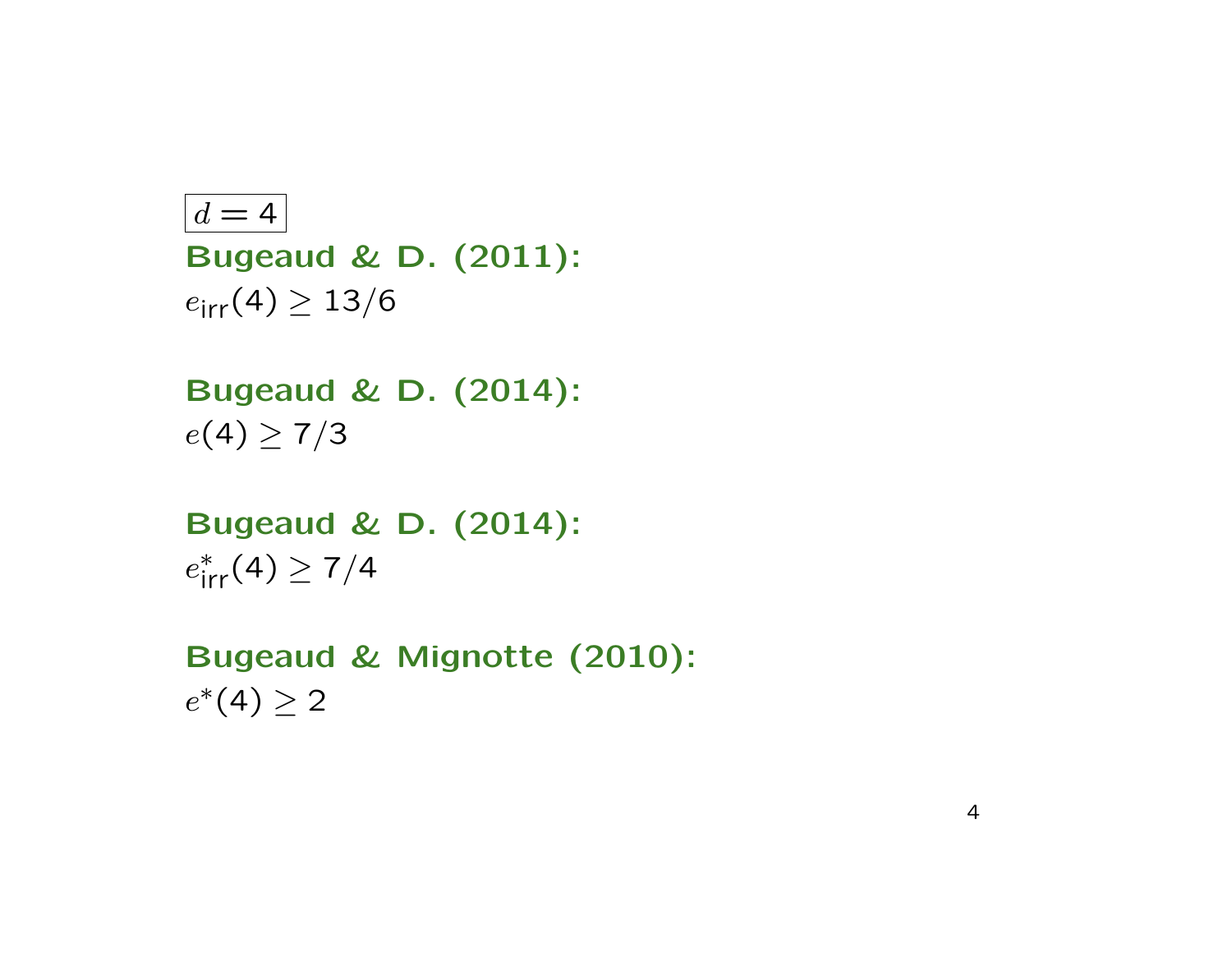### **D. & Pejković (2011):**

explicit family with exponent 2:

$$
P_n(x) = (x^2 + x - 1)(x^2 + (1 + F_{n+1})x - (F_n + 1))
$$

There is no such family with coefficients which grow polynomially in *n*, but we can find such families with exponent arbitrary close to 2.

 $\limsup e(P) = 2$ , where limsup is taken over all reducible monic integer polynomials *P*(*x*) of degree 4, i.e.

$$
e_{\text{red}}^*(4) = 2.
$$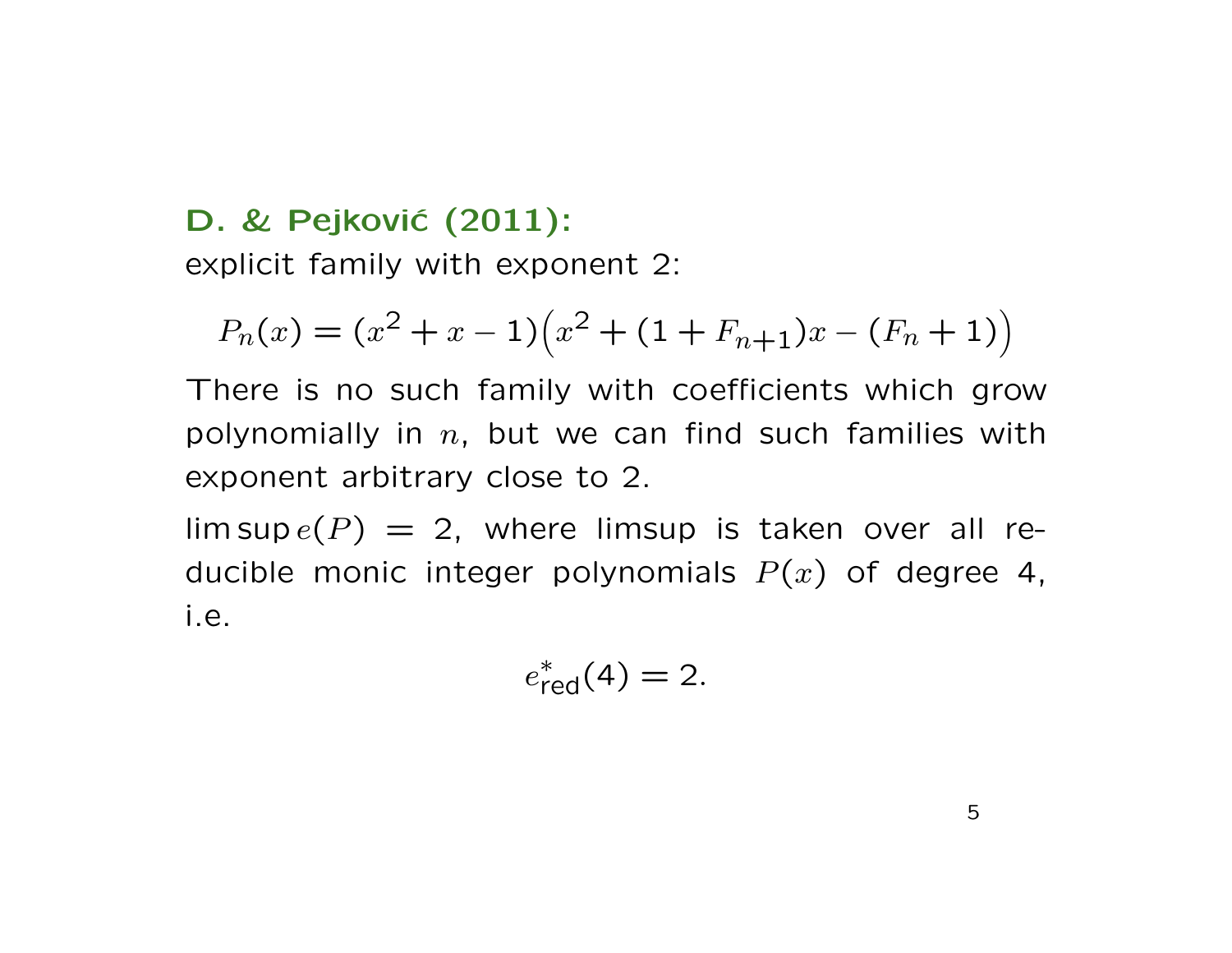*p***-adic version**

$$
\operatorname{sep}(P)_p = \min_{1 \le i < j \le d} |\alpha_i - \alpha_j|_p,
$$

**Pejković (2012):** 

- quadratic polynomials: sep*p*(*Pk*) *≍ H*(*Pk*) *−*1 (best possible)
- reducible cubic polynomials: sep*p*(*Pk*) *≍ H*(*Pk*) *−*2 (best possible)

- irreducible cubic polynomials: sep*p*(*Pk*) *≍ H*(*Pk*) *−*25*/*14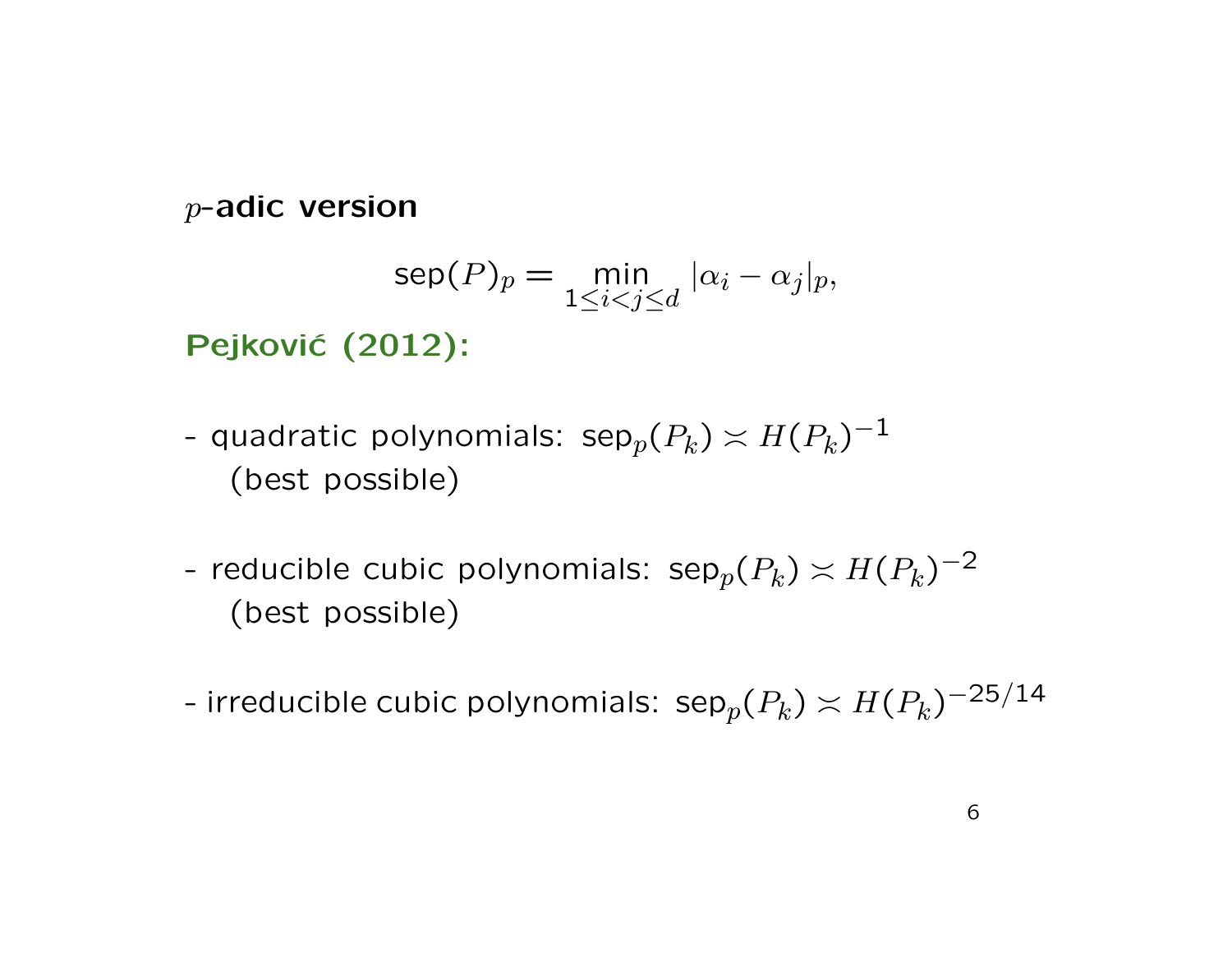#### **Bugeaud & Mignotte (2004,2010):**

- $e(d) \ge e_{irr}(d) \ge d/2$ , for even  $d \ge 4$ ,
	- $e(d) \geq (d+1)/2$ , for odd  $d \geq 5$ ,
- $e_{irr}(d) \ge (d+2)/4$ , for odd  $d \ge 5$ ,

#### Beresnevich, Bernik, & Götze (2010):

 $e_{irr}(d) \geq (d+1)/3$ , for every  $d \geq 2$ .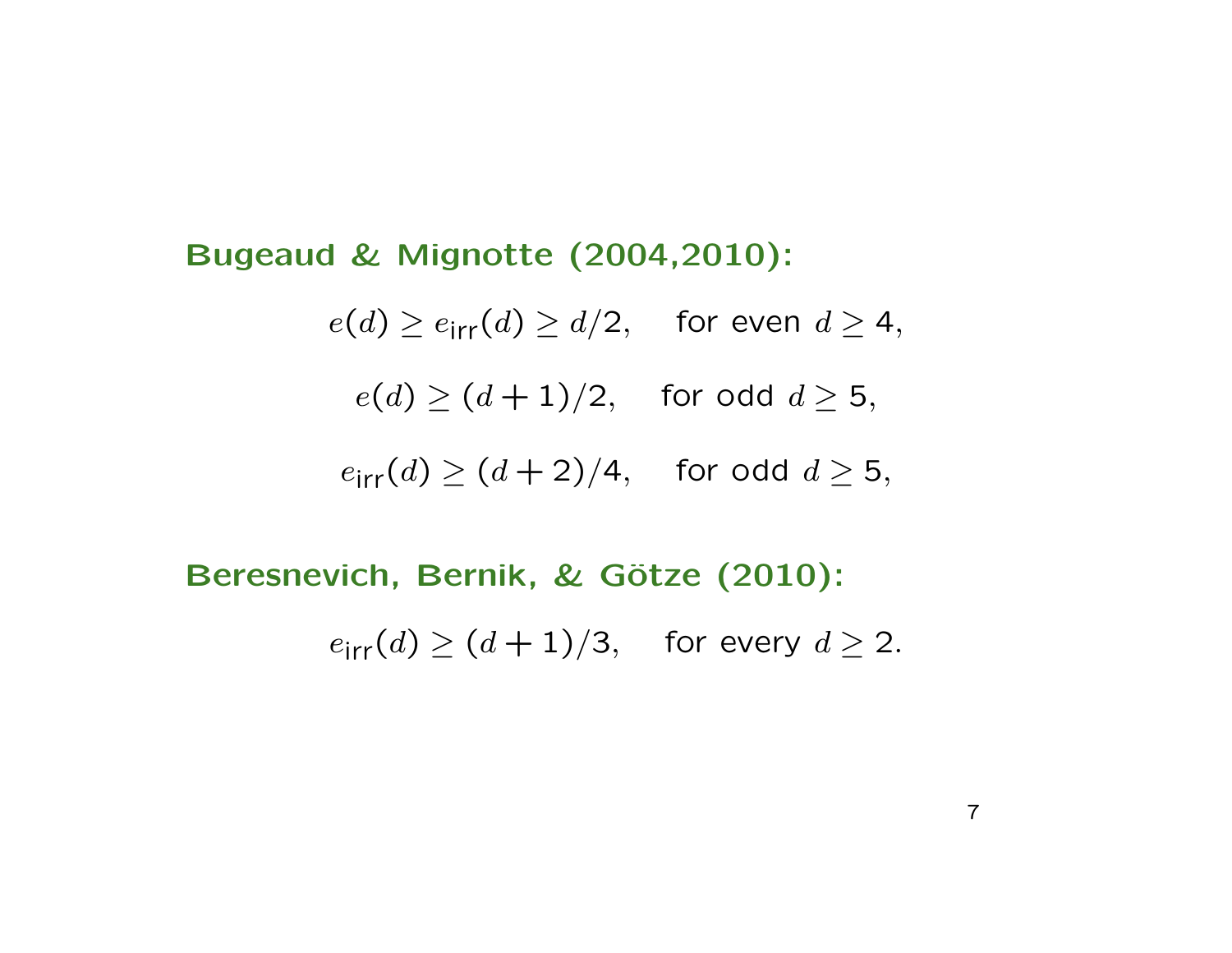**Bugeaud & Mignotte (2010):**

 $e^*(d)$  *≥ d/*2*,* for even *d ≥* 4*, e ∗* (*d*) *≥* (*d −* 1)*/*2*,* for odd *d ≥* 5*,*  $e^*_{\mathsf{irr}}(d)$  *≥*  $(d-1)/2$ , for even  $d$  *≥* 4*,*  $e^*_{\mathsf{irr}}(d) \geq (d+2)/4$ , for odd  $d \geq 5$ ,

Beresnevich, Bernik, & Götze (2010):

 $e^*_{\text{irr}}(d) \geq d/3$ , for every  $d \geq 3$ .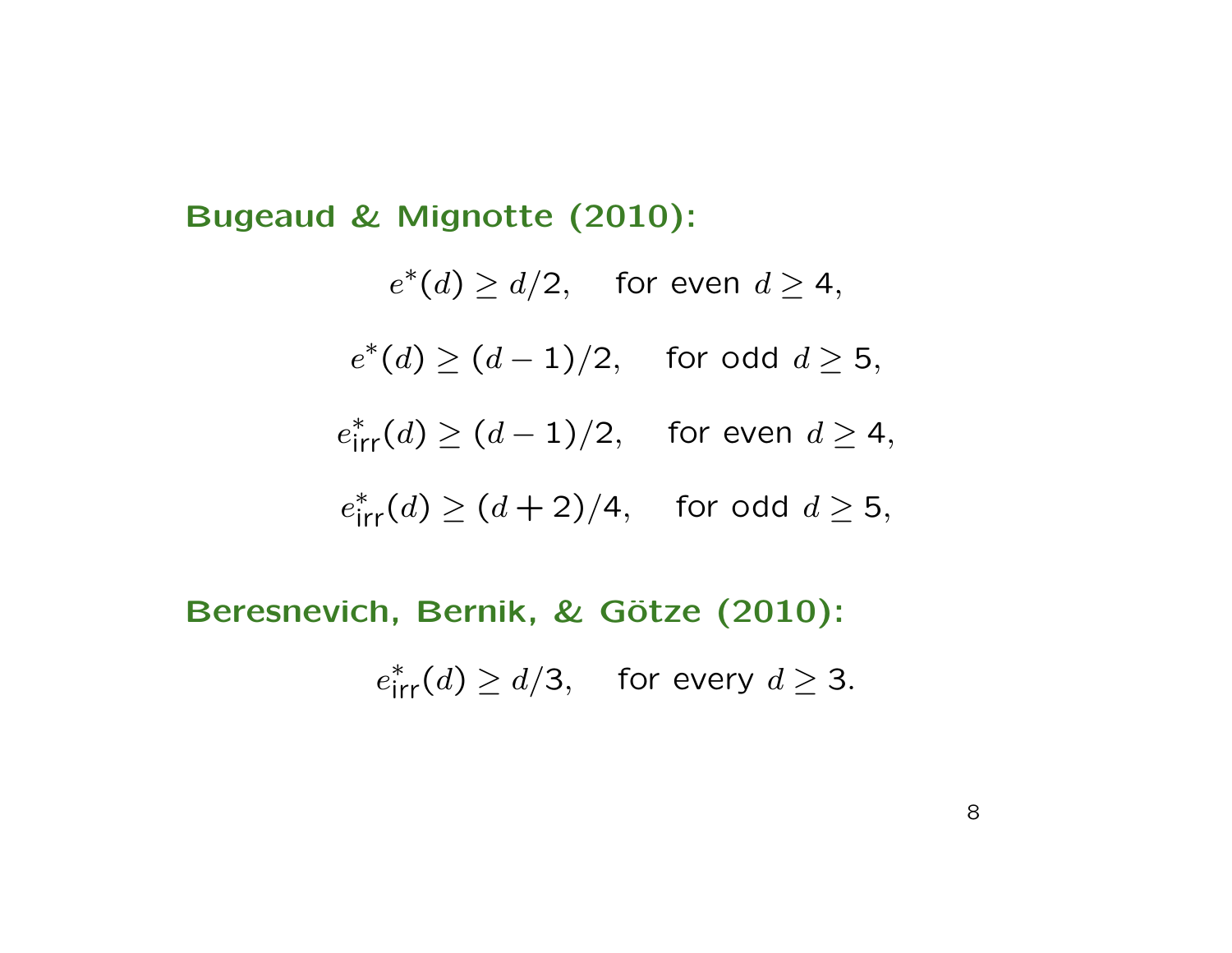**Bugeaud & D. (2011):**

$$
e_{\text{irr}}(d) \geq \frac{d}{2} + \frac{d-2}{4(d-1)} \quad \text{for every } d \geq 4.
$$

This result improved all previously known lower bounds for  $e_{irr}(d)$  when  $d \geq 4$ .

**Bugeaud & D. (2011):**

$$
e_{irr}^{*}(d) \ge \frac{d}{2} + \frac{d-2}{4(d-1)} - 1
$$
 for odd  $d \ge 7$ .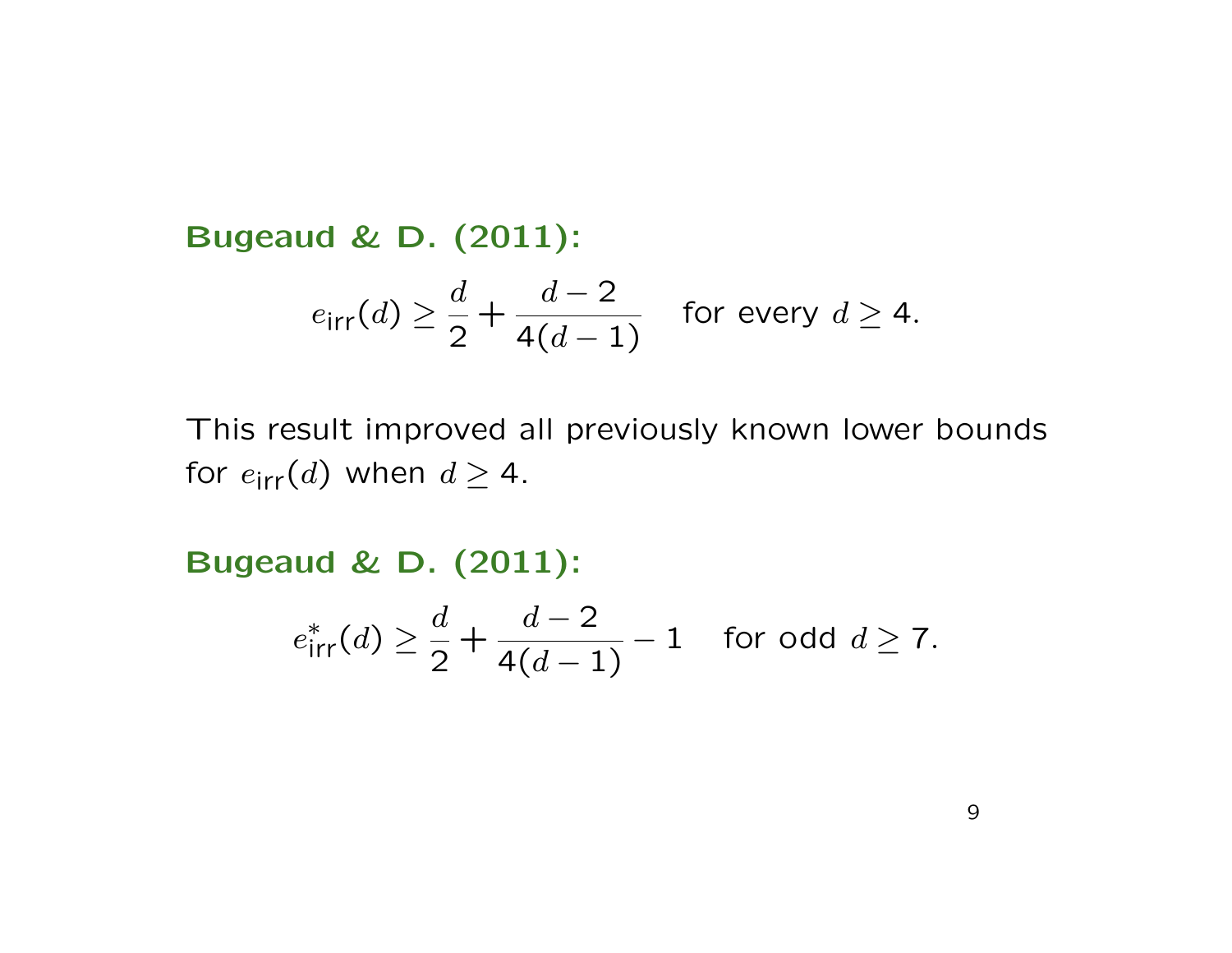## **Bugeaud & D. (2014):**

$$
e(d) \ge \frac{2d}{3} - \frac{1}{3} \quad \text{for every } d \ge 4.
$$

This is first result of the form  $e(d) \geq C \cdot d$  with  $C > \frac{1}{2}$ .

**Bugeaud & D. (2014):**

$$
e^*(d) \ge \frac{2d}{3} - 1 \quad \text{for even } d \ge 6
$$
  

$$
e^*(d) \ge \frac{2d}{3} - \frac{5}{3} \quad \text{for odd } d \ge 7
$$

**Bugeaud & D. (2014):**

$$
e^*_{\text{irr}}(d) \geq \frac{d}{2} - \frac{1}{4} \quad \text{for every } d \geq 4.
$$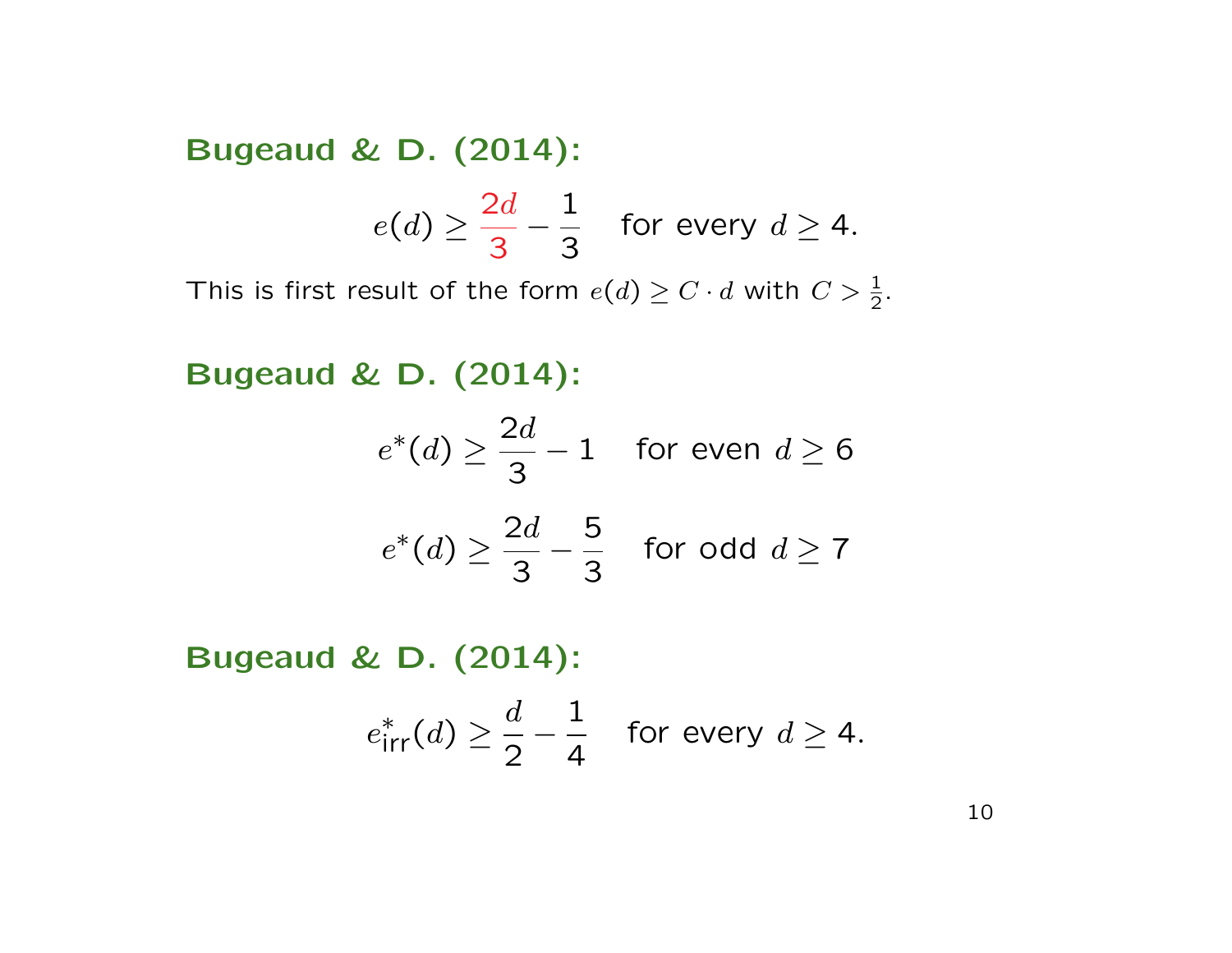**Theorem 1:** 
$$
e(d) \ge \frac{2d}{3} - \frac{1}{3}
$$
 for every  $d \ge 4$ .

We want to construct a one-parametric sequence of integer polynomials  $p_{d,n}(x)$  of degree  $d$  having a root very close to the rational number  $x_n = (n+2)/(n^2+3n+1)$ . Then the polynomials

$$
P_{d,n}(x) = ((n^2 + 3n + 1)x - (n + 2))p_{d-1,n}(x)
$$

will have two roots very close to each other. We define the sequence  $p_{d,n}(x)$  recursively by

$$
p_{0,n}(x) = -1, \quad p_{1,n}(x) = (n+1)x - 1,
$$
  

$$
p_{d,n}(x) = (1+x)p_{d-1,n}(x) + x^2 p_{d-2,n}(x).
$$

It holds

$$
p_{d,n}\left(\frac{n+2}{n^2+3n+1}\right) = \frac{(-1)^{d-1}}{(n^2+3n+1)^d}.
$$

11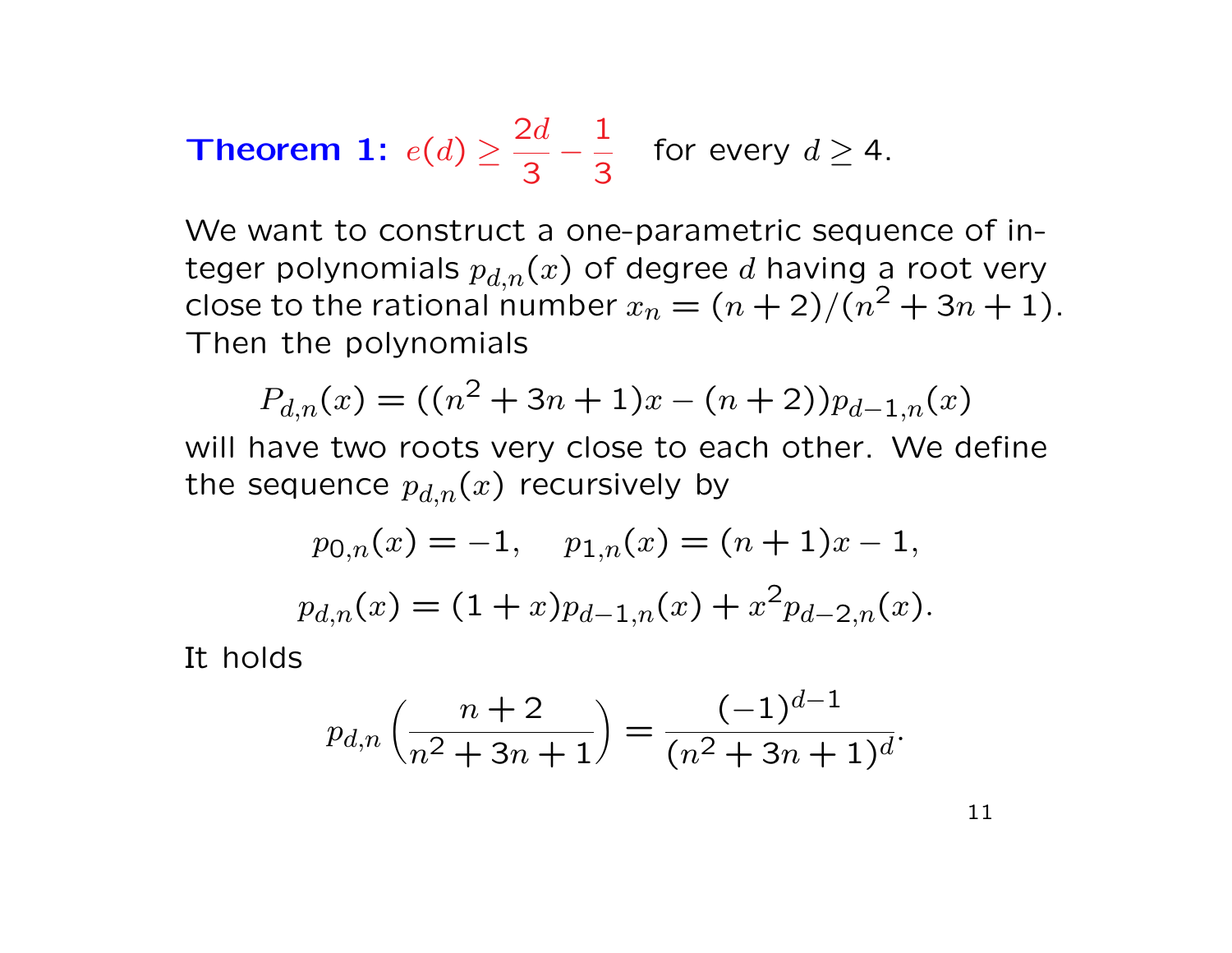This allows us to show for sufficiently large *n* the polynomial  $p_{d,n}(x)$  has a root between  $x_n$  and

$$
z_{d,n} = x_n + \frac{(-1)^d}{n(n^2 + 3n + 1)^d}.
$$

Therefore, the polynomial  $P_{d,n}(x)$  has two close roots: *x*<sup>n</sup> and  $y_{d,n}$ , which is between  $x_n$  and  $z_{d-1,n}$ . This yields

$$
\textsf{sep}(P_{d,n})\leq |x_n-y_{d,n}|\leq \frac{1}{n(n^2+3n+1)^{d-1}}\leq \frac{1}{n^{2d-1}},
$$

when *n* is large enough. Since the height of  $P_{d,n}(x)$  is bounded from above by  $n^3$  times a number depending only on *d*, this gives

$$
e(d)\geq \frac{2d-1}{3},
$$

by letting *n* tend to infinity.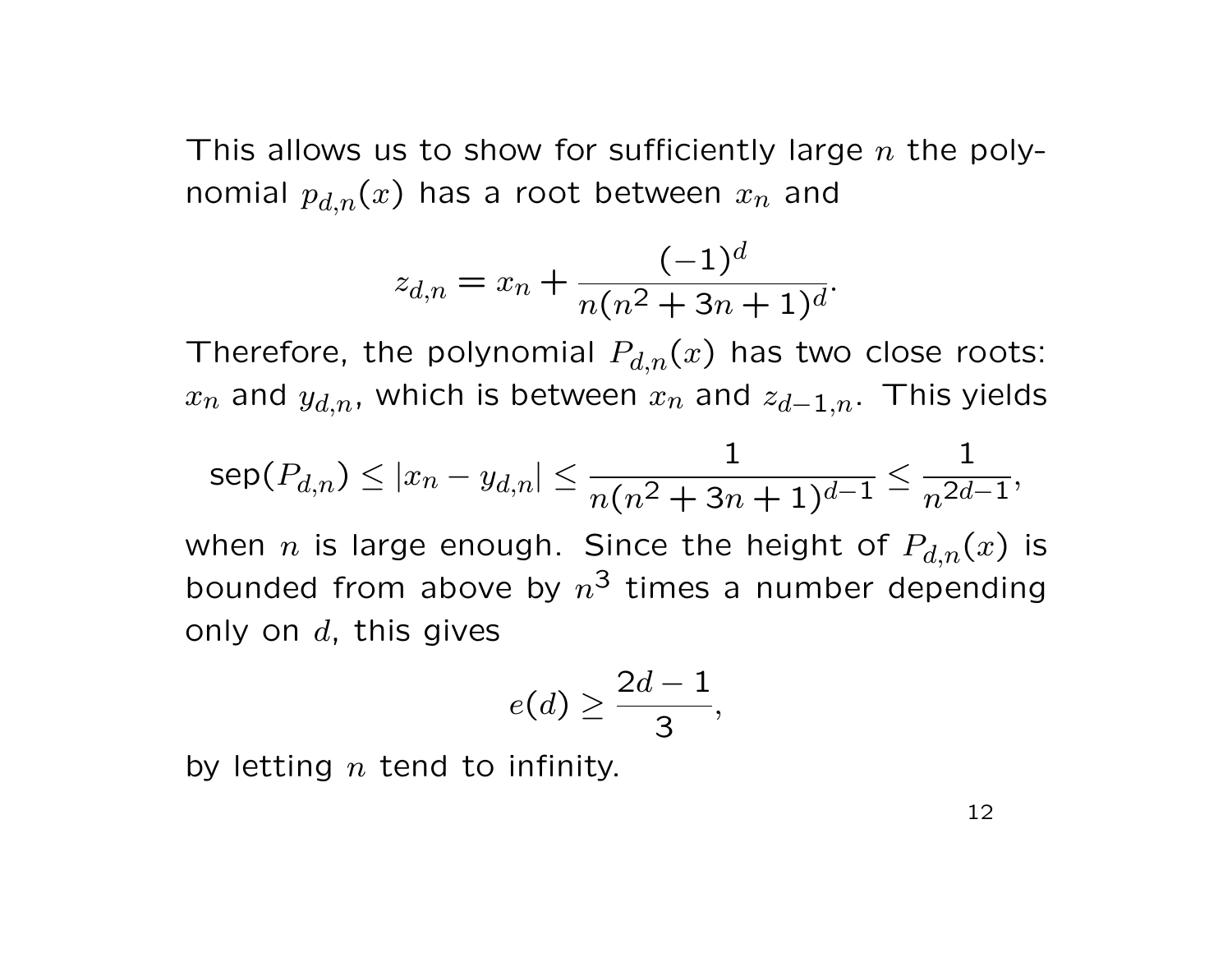**Theorem 2:** 
$$
e^*(d) \ge \frac{2d}{3} - 1
$$
 for even  $d \ge 6$ ,  
 $e^*(d) \ge \frac{2d}{3} - \frac{5}{3}$  for odd  $d \ge 7$ .

In order to get a family of monic polynomials with similar separation properties as the family  $P_{d,n}(x)$ , we replace the linear non-monic polynomial  $L_n(x) = (n^2 +$  $3n + 1)x - (n + 2)$  by the monic quadratic polynomial

$$
K_n(x) = x^2 - (n^2 + 3n + 1)x + (n + 2).
$$

Thus, we want to construct a one-parametric sequence of integer polynomials  $q_{d,n}(x)$  of degree *d* having a root very close to the root  $y_n = 1/n + O(1/n^2)$  of  $K_n(x)$ . Then the polynomials

$$
Q_{d,n}(x) = (x^2 - (n^2 + 3n + 1)x + (n+2))q_{d-2,n}(x)
$$

will have two roots very close to each other.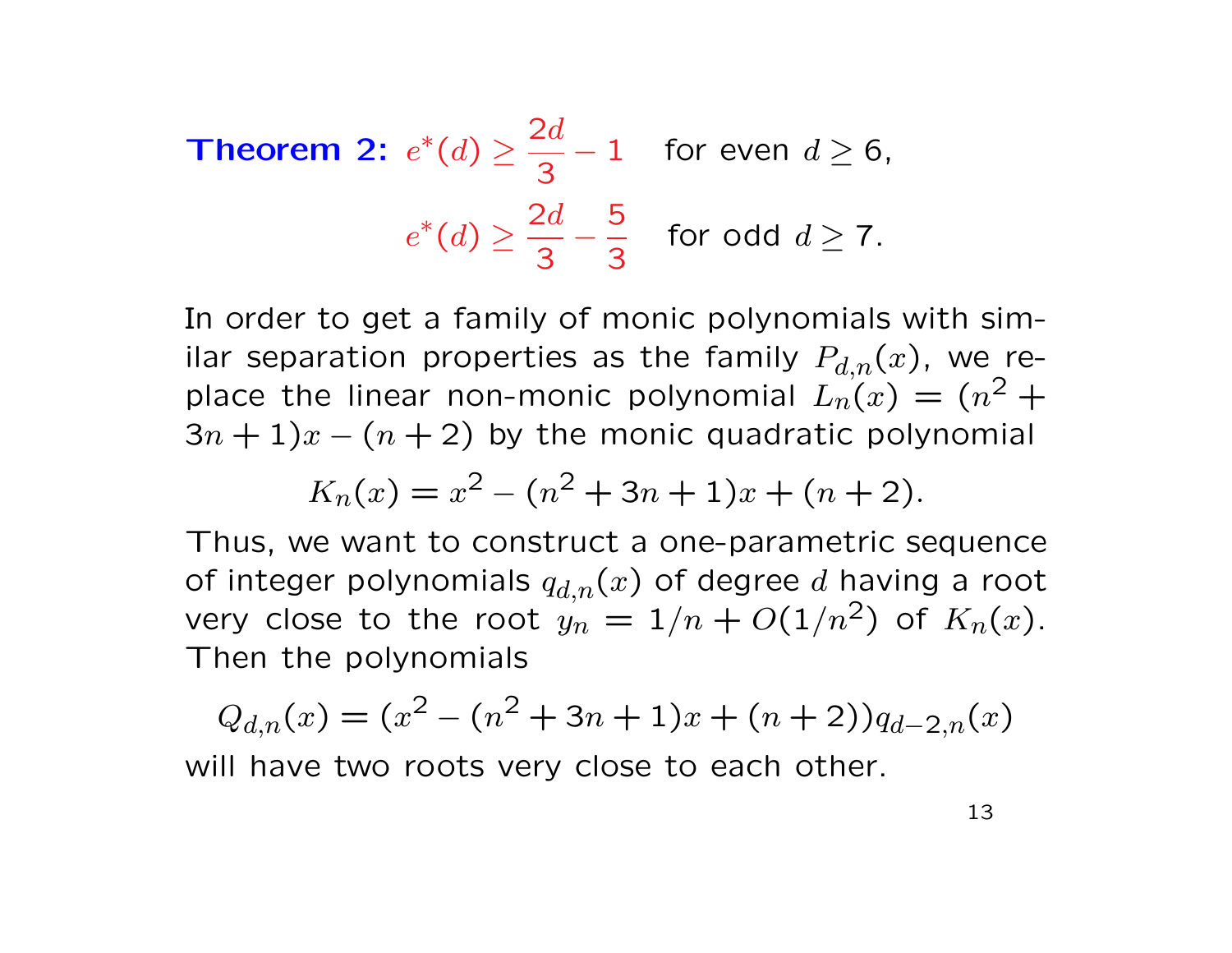For  $d \geq 0$  even, we define the sequence  $q_{d,n}(x)$  recursively by

$$
q_{0,n}(x) = 1, \quad q_{2,n}(x) = x^2 - (n+1)x + 1,
$$

$$
q_{d,n}(x) = (2x^2 + x + 1)q_{d-2,n}(x) - x^4 q_{d-4,n}(x).
$$

Note that  $q_{d,n}(x) - q_{d-2,n}(x)q_{2,n}(x)$  is divisible by  $K_n(x)$ . This yields that

$$
q_{d,n}(y_n) = q_{d-2,n}(y_n)q_{2,n}(y_n) = (q_{2,n}(y_n))^{d/2},
$$

for  $d \geq 2$  even. From

$$
y_n = 1/n - 1/n^2 + 2/n^3 - 4/n^4 + 8/n^5 + O(1/n^6),
$$

we get  $q_{2,n}(y_n) = 1/n^4 + O(1/n^5)$  and hence

$$
q_{d,n}(y_n) = 1/n^{2d} + O(1/n^{2d+1}).
$$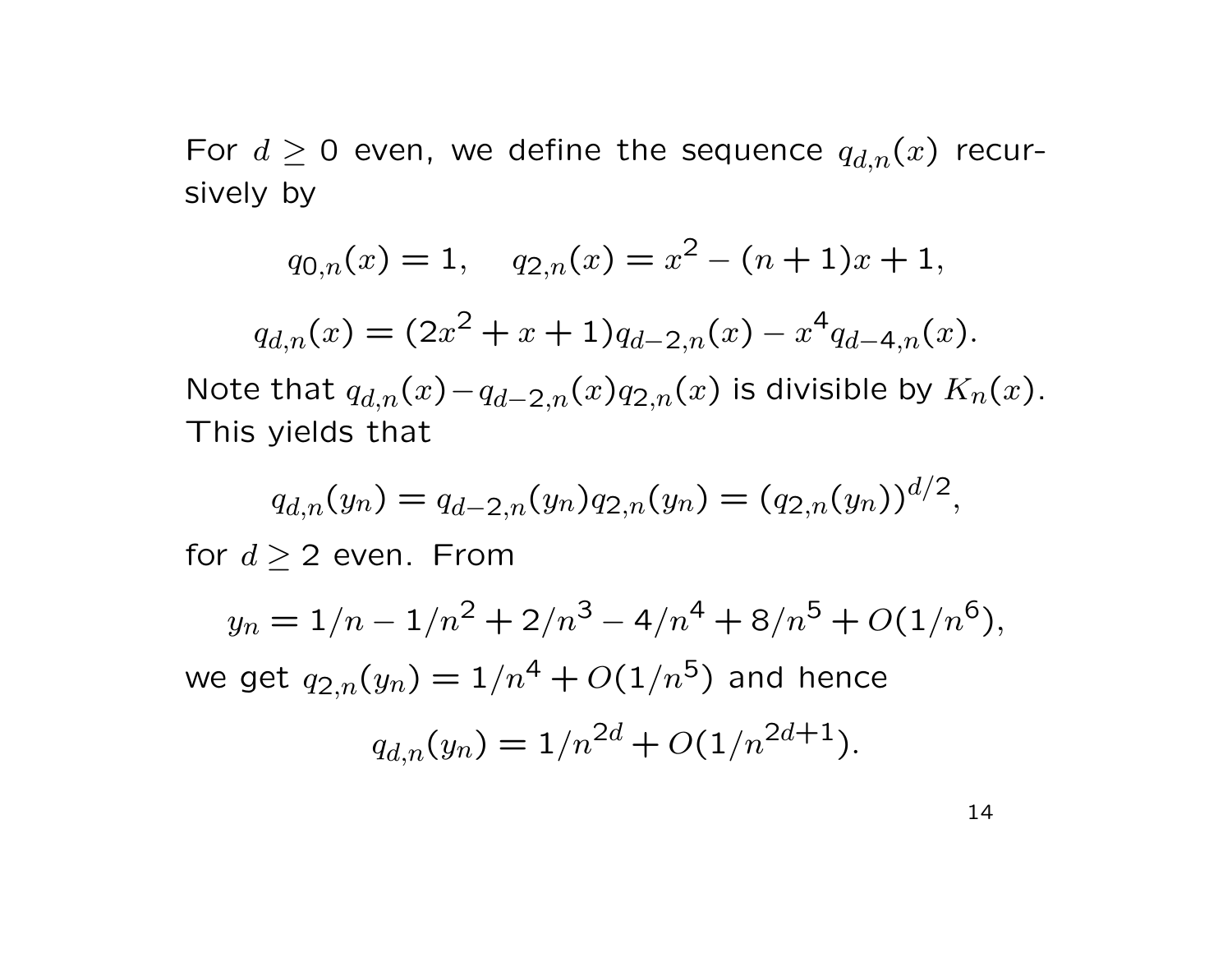It can be shown that for sufficiently large *n* the polynomial  $q_{d,n}(x)$  has a root between  $y_n$  and  $w_{d,n} = y_n + \frac{2}{n^{2d+1}}$ . Thus, the polynomial  $Q_{d,n}(x)$  has two close roots:  $y_n$ and *<sup>v</sup>d,n*, which is between *<sup>y</sup><sup>n</sup>* and *<sup>w</sup>d−*2*,n*. This yields

$$
\textsf{sep}(Q_{d,n})\leq \frac{2}{n^{2d-3}},
$$

when  $n$  is large enough. Since  $H(Q_{d,n}) = O(n^3)$ , this gives

$$
e^*(d) \ge \frac{2d-3}{3},
$$

by letting *n* tend to infinity.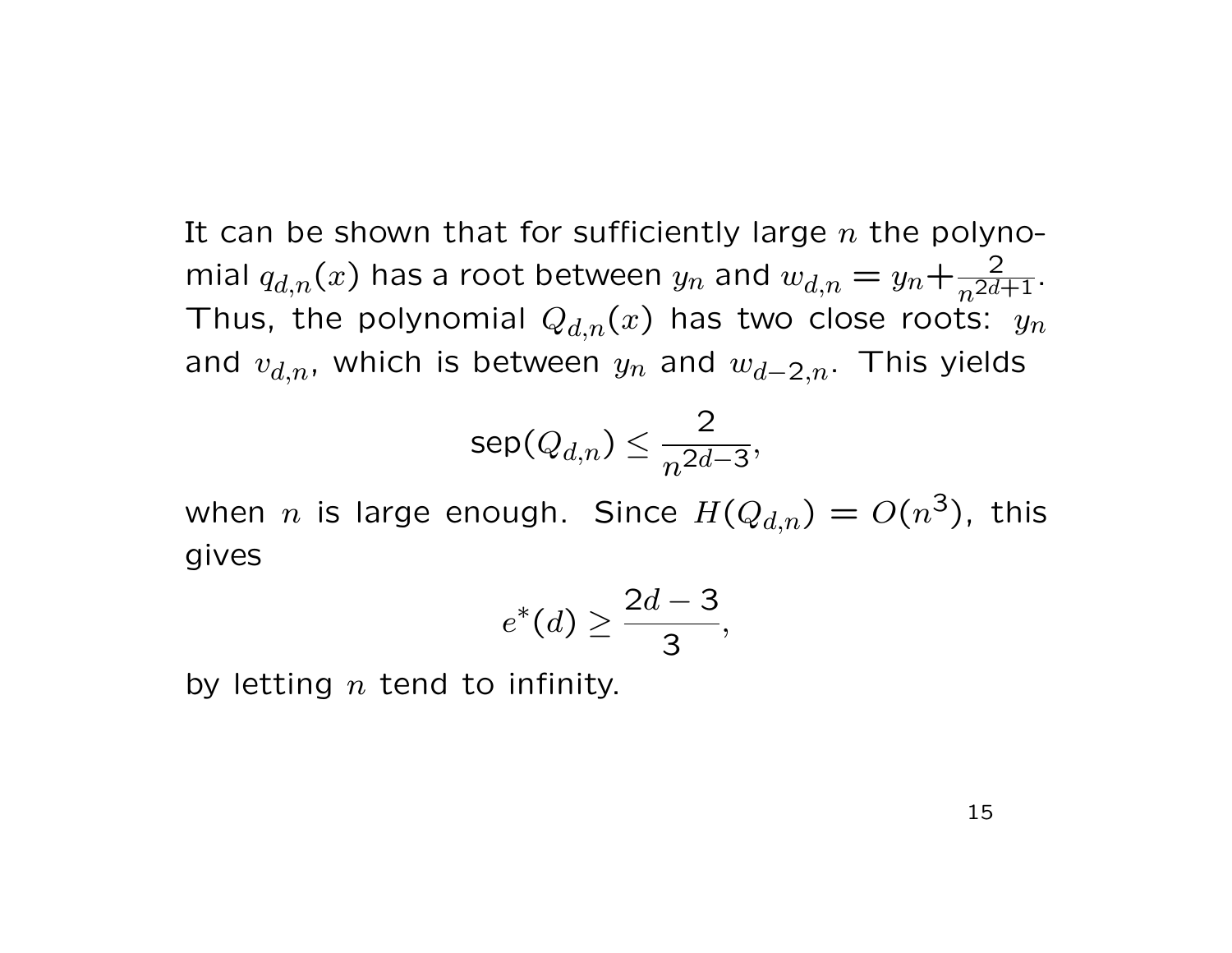Let now *d* be odd. Then we define

$$
Q_{d,n}(x) = x(x^2 - (n^2 + 3n + 1)x + (n+2))q_{d-3,n}(x).
$$

This polynomial has two close roots: *yn* and a root lying between *<sup>y</sup><sup>n</sup>* and *<sup>w</sup>d−*3*,n*. Thus we get

$$
\textsf{sep}(Q_{d,n})\leq \frac{2}{n^{2d-5}},
$$

for *n* large enough, and

$$
e^*(d) \ge \frac{2d-5}{3}.
$$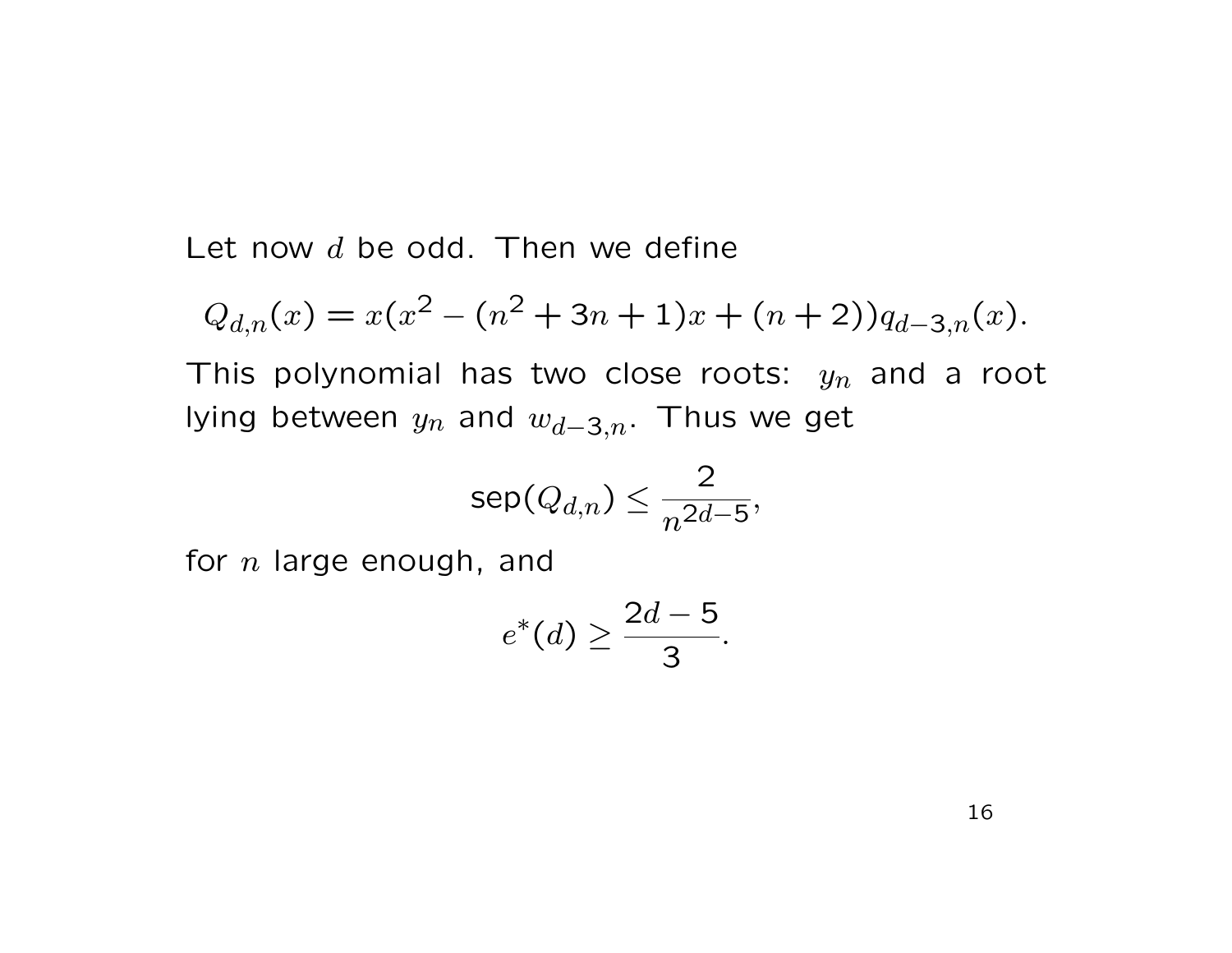Work in progress:

*e ∗* (5) *≥* 7*/*3*, e ∗* (7) *≥* 17*/*5*, e ∗* (9) *≥* 31*/*7  $T_{5,n} = (x^2 + n^2x - n)(x^3 + nx - 1)$ close roots:  $1/n - 1/n^4 + (2, 3)/n^7 + \cdots$  $T_{7,n} = (x^2 + n^3x - n)(x^5 + nx^3 + n^2x - 1)$ roots:  $1/n^2 - 1/n^7 + 2/n^{12} + (-4,-5)/n^{17} + \cdots$  $T_{9,n} = (x^2 + n^4x - n)(x^7 + nx^5 + n^2x^3 + n^3x - 1)$ roots:  $1/n^3 - 1/n^{10} + 2/n^{17} - 5/n^{24} + (14, 15)/n^{31} + \cdots$ 

Might be generalized to  $e^*(d) \geq (d^2 - 2d - 1)/(2d - 4)$ – asymptotically weaker than Theorem 2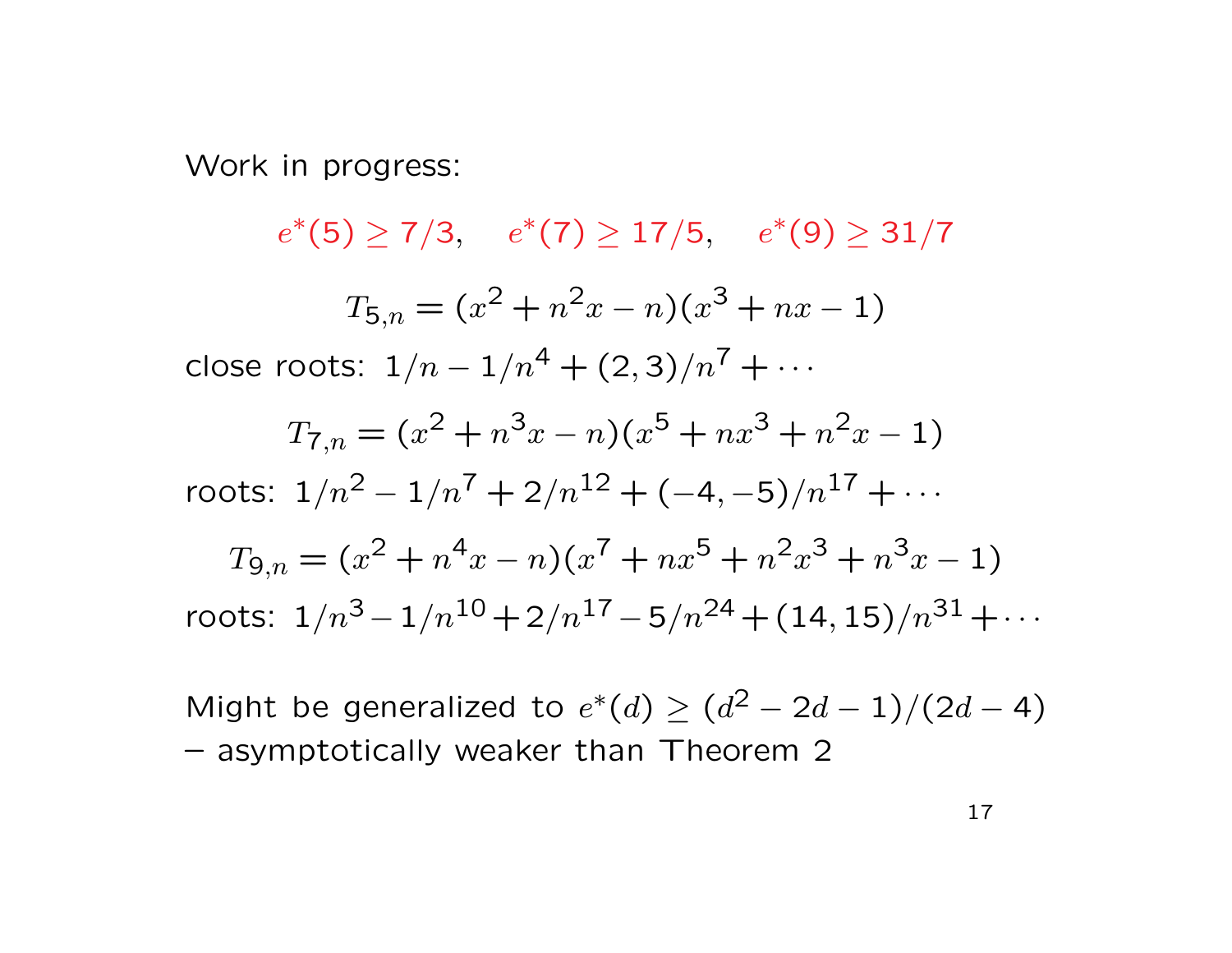**Theorem 3:** 
$$
e_{irr}^*(d) \ge \frac{d}{2} - \frac{1}{4}
$$
 for every  $d \ge 4$ .

We use the polynomials  $p_{d,n}(x)$  to construct irreducible monic polynomials having two very close roots.

Let *F<sup>k</sup>* denote the *k*th Fibonacci number. Note that Fibonacci numbers appear in the asymptotic expansion of  $x_n = (n+2)/(n^2+3n+1)$ , namely

 $x_n = 1/n - 1/n^2 + 2/n^3 - 5/n^4 + \cdots - (-1)^k F_{2k-3}/n^k + \cdots$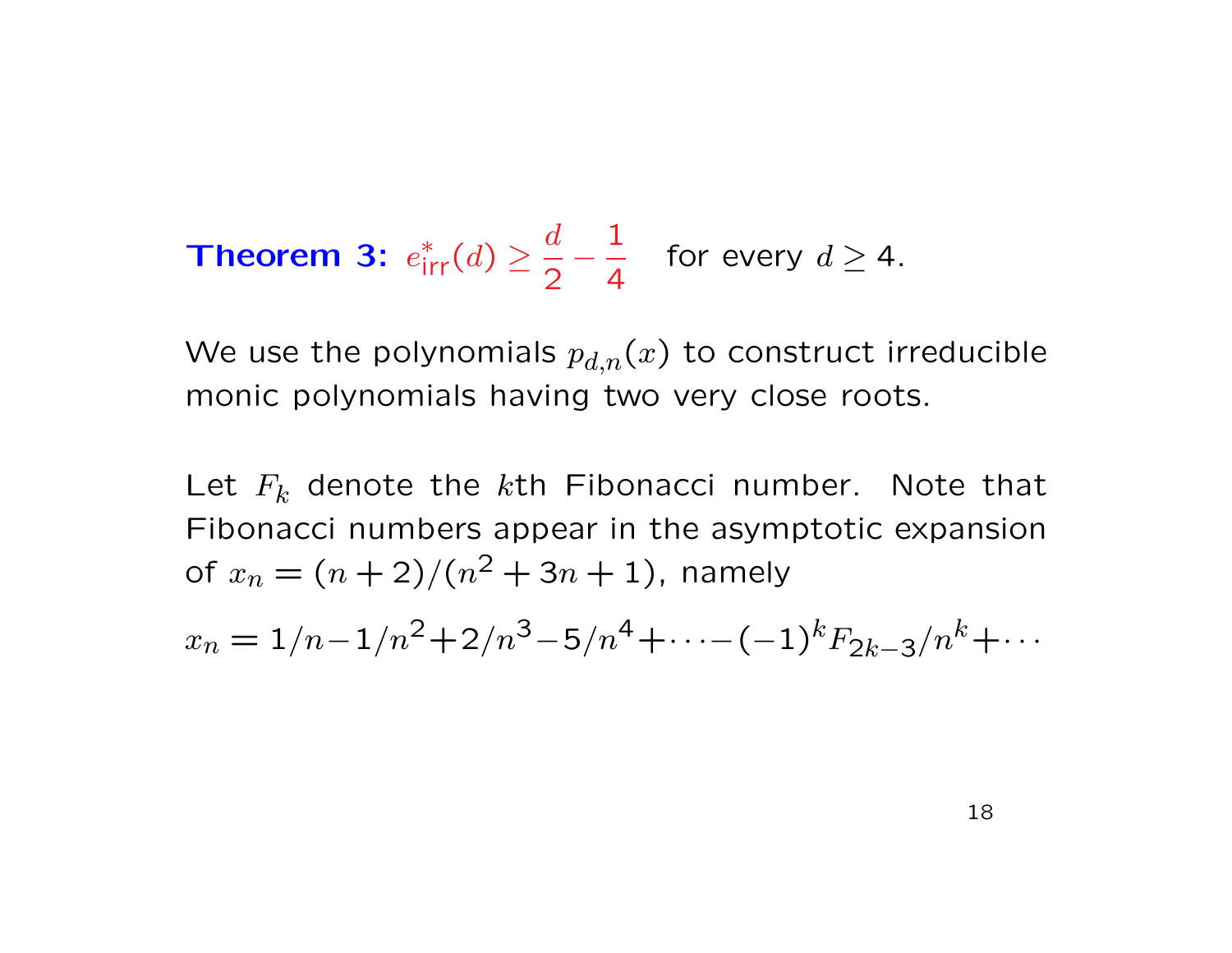For  $d \geq 0$ , we first define monic polynomials  $s_{d,n}(x)$ with a root close to *xn* by

$$
s_{d,n}(x) = (-1)^{d-1} (F_{d-1} p_{d,n}(x) - F_d x p_{d-1,n}(x)),
$$

and then monic polynomials with two close roots by

$$
r_{2d+1,n}(x) = xs_{d,n}^2(x) + F_d^2 p_{d,n}^2(x),
$$
  

$$
r_{2d,n}(x) = s_{d,n}^2(x) + F_{d-1}^2 x p_{d-1,n}^2(x).
$$

We claim that these polynomials are monic. It suffices to show that this is true for  $s_{d,n}(x)$ . Since the leading coefficient of  $p_{d,n}(x)$  is  $F_d n + F_{d-2}$ , we deduce that the leading coefficient of  $s_{d,n}(x)$  is equal to

$$
(-1)^{d-1}(F_{d-1}(F_{d}n + F_{d-2}) - F_d(F_{d-1}n + F_{d-3}))
$$
  
=  $(-1)^{d-1}(F_{d-1}F_{d-2} - F_dF_{d-3}) = 1.$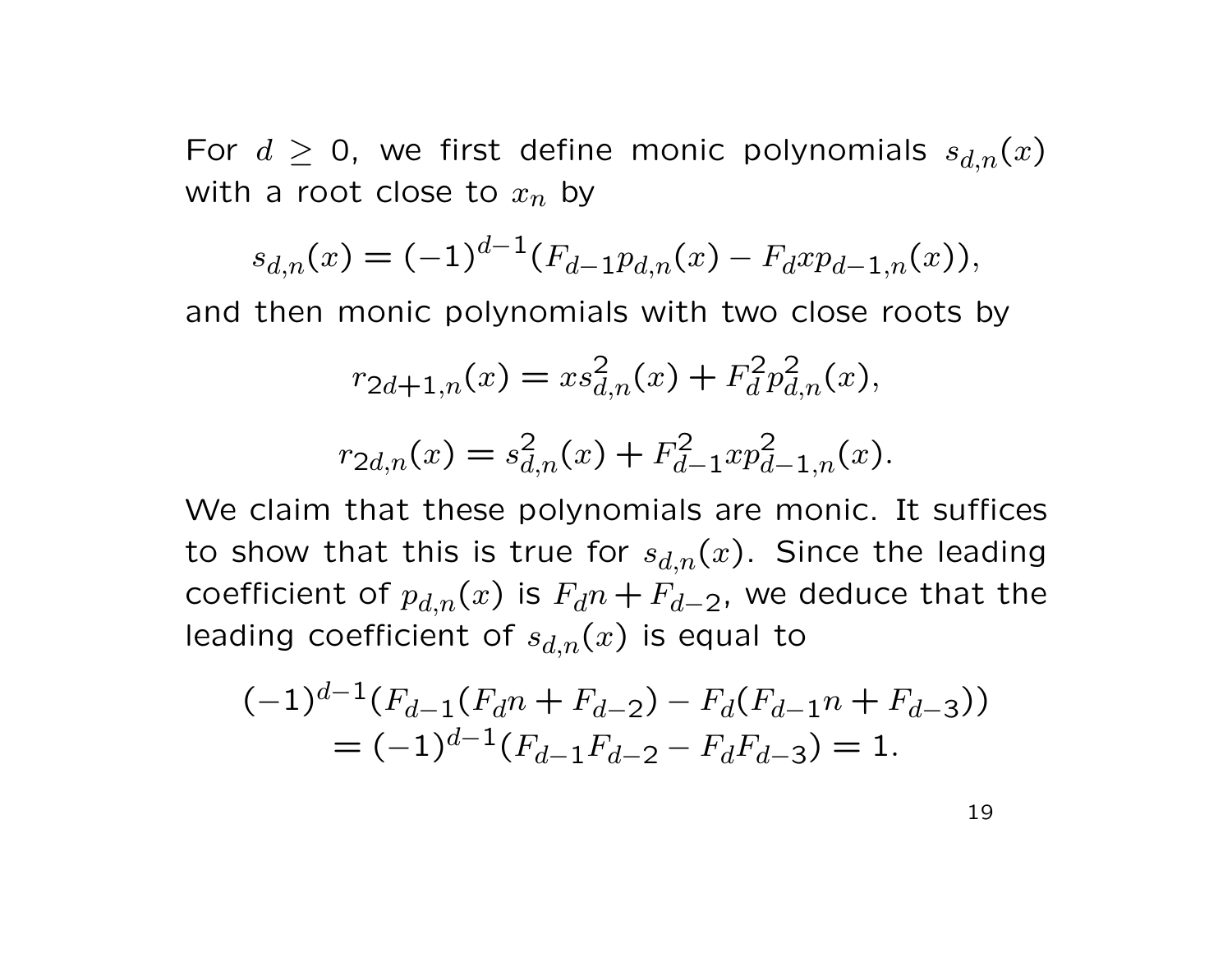We have

$$
r_{d,n}(x_n) = F^2_{\lfloor (d-1)/2 \rfloor}/n^{2d-3} + O(1/n^{2d-2}).
$$

Observe that the degree of the polynomial  $r_{d,n}(x)$  is  $d$ and  $H(r_{d,n}) = O(n^2)$ .

It can be shown that  $r_{d,n}(x)$  has two complex conjugate roots  $v_{d,n}$  and  $\overline{v_{d,n}}$  close to  $x_n$ , more precisely they are equal to

$$
1/n - 1/n2 + 2/n3 - 5/n4 + 13/n5 - ... +
$$
  
+  $(-1)dF2d-5/nd-1 \pm i/n(2d-1)/2 + O(1/nd).$